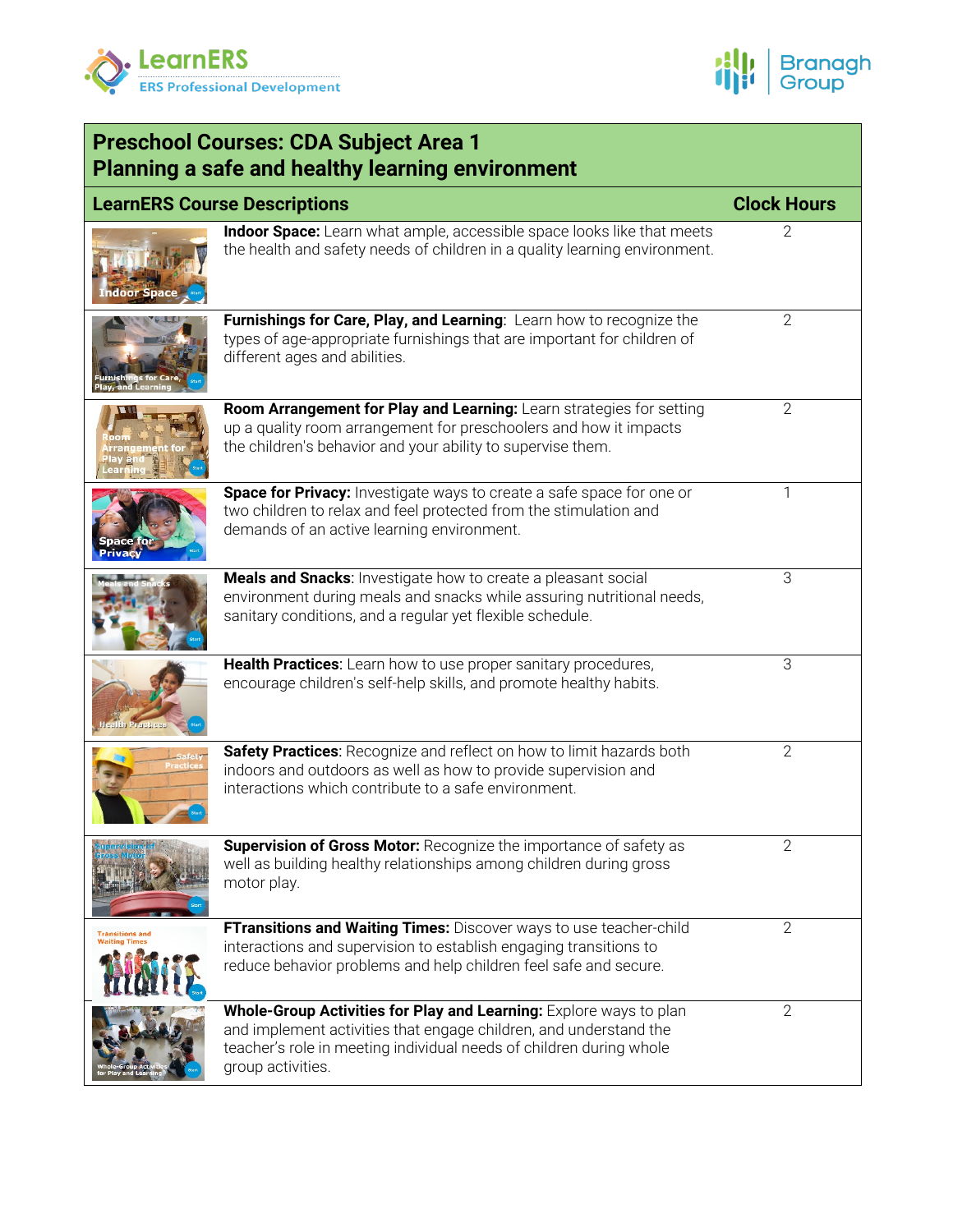



| <b>Preschool Courses: CDA Subject Area 2</b><br>Advancing children's physical and intellectual development |                                                                                                                                                                                                                                                               |                |  |  |
|------------------------------------------------------------------------------------------------------------|---------------------------------------------------------------------------------------------------------------------------------------------------------------------------------------------------------------------------------------------------------------|----------------|--|--|
| <b>LearnERS Course Descriptions</b>                                                                        | <b>Clock Hours</b>                                                                                                                                                                                                                                            |                |  |  |
|                                                                                                            | Gross Motor Space and Equipment: Identify the amount of time,<br>space, and equipment needed to support quality gross motor<br>play for preschoolers and learn key factors to help reduce injury.                                                             | $\overline{2}$ |  |  |
| <b>Helping Children Expa</b>                                                                               | Helping Children Expand Vocabulary: Identify ways to provide a<br>learning-rich environment that includes a wide range of<br>descriptive words and experiences in the classroom, creating<br>opportunities for preschool children to expand their vocabulary. | 3              |  |  |
|                                                                                                            | Staff Use of Books with Children: Learn how to identify types of<br>books and their use to engage children and appropriately support<br>their emerging language development.                                                                                  | 3              |  |  |
|                                                                                                            | Encouraging Children's Use of Books: Explore ways to provide a<br>learning-rich environment with a wide selection of books in an<br>organized interest center for children to freely access.                                                                  | $\overline{2}$ |  |  |
| <b>Becoming</b><br>Familiar<br>with Print                                                                  | Becoming Familiar with Print: Explore how to create a learning<br>environment that increases children's awareness of printed<br>materials, and help them connect to print in creative and fun<br>ways.                                                        | $\overline{2}$ |  |  |
| Fine<br>Motor                                                                                              | Fine Motor: Explore ways to provide a wide selection of<br>appropriate fine motor materials while creating a climate that<br>supports independent use of materials.                                                                                           | 3              |  |  |
|                                                                                                            | Art: Explore types of age-appropriate art materials, the<br>importance of individual expression, and the role in guiding<br>conversations about children's art.                                                                                               | $\mathsf 3$    |  |  |
| Music and<br>Movement                                                                                      | Music and Movement: Investigate ways to explore music and<br>provide a learning-rich environment with age-appropriate musical<br>instruments and toys for children.                                                                                           | 2              |  |  |
|                                                                                                            | <b>Blocks:</b> Explore the types of appropriate blocks and accessories,<br>the necessary space for building, and ways you can support<br>preschoolers' curiosity, reasoning, and problem solving through<br>quality block play.                               | 3              |  |  |
| Play                                                                                                       | <b>Dramatic Play:</b> Explore the requirements for a quality dramatic<br>play area and how to support this learning opportunity for<br>children.                                                                                                              | 3              |  |  |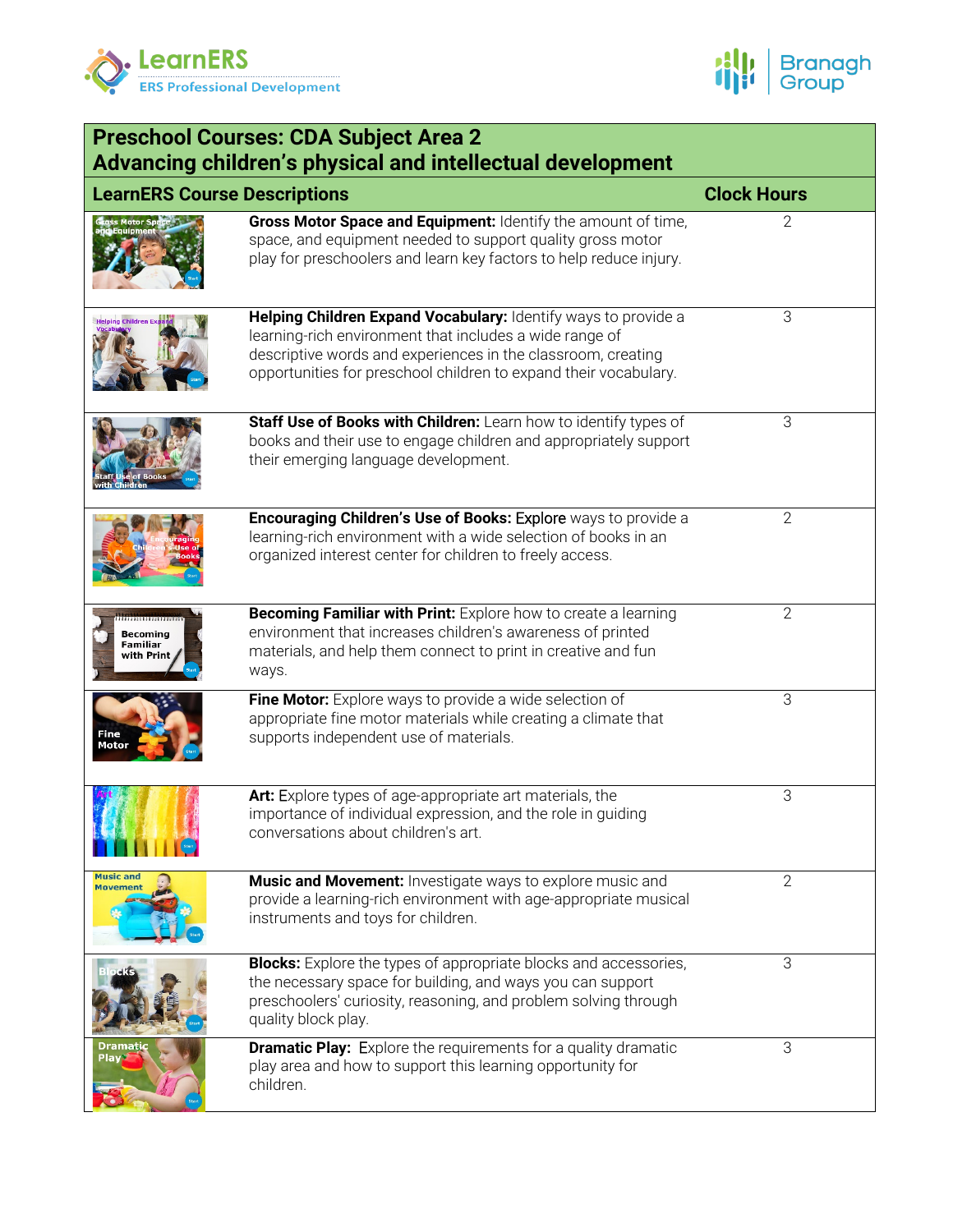



| tire and                                | <b>Nature and Science:</b> Discover a variety of hands-on nature and<br>science activities and materials that help children learn about the<br>natural world - both indoors and outdoors.                                      | 3              |
|-----------------------------------------|--------------------------------------------------------------------------------------------------------------------------------------------------------------------------------------------------------------------------------|----------------|
| <b>Math Materials and</b><br>Activities | Math Materials and Activities: Learn how to create a playful,<br>math-rich environment for preschool children and explore a<br>variety of appropriate math materials that help shape and build<br>their mathematical thinking. | 3              |
|                                         | Math in Daily Events: Explore creative ways to use math words<br>and concepts with children during daily events.                                                                                                               | 2              |
| <b>Understanding</b>                    | <b>Understanding Written Numbers: Investigate types of play</b><br>materials and activities to help preschool children explore printed<br>numbers in appropriate ways.                                                         | 2              |
|                                         | Appropriate Use of Technology: Identify how to use electronic<br>media in ways that support children's learning.                                                                                                               | 2              |
| <b>Free Pl</b>                          | Free Play: Learn how to create a free play environment where<br>children make choices, follow their interests, are socially<br>interactive, and explore ideas that are appropriate for their age.                              | $\overline{2}$ |